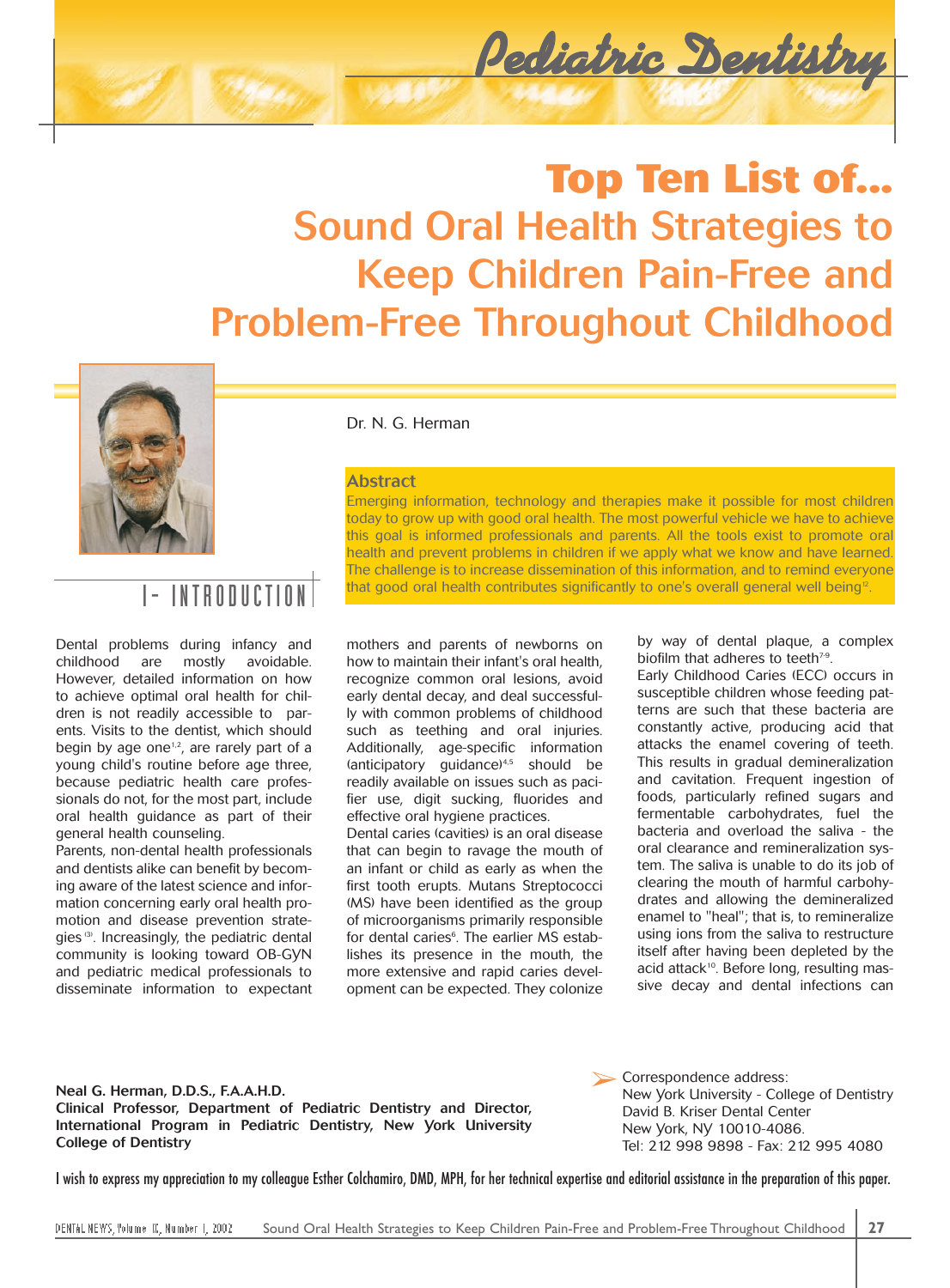

early tooth loss may result in eating and nutritional difficulties. These, in turn, can cause lethargy, impaired learning, poor behavior, moodiness, and a general failure to thrive.

Part of the difficulty in devising an effective strategy to prevent Early Childhood Caries is that only an estimated five percent of children who are exposed to the risk factors actually manifest clinical ECC. Past experience has shown that many parents, even when educated about the benefits of good oral health practices and the hazards of ECC, still practice risky behaviors such as putting the child to bed with a bottle and never cleaning the child's mouth and teeth. Apparently, they are willing to take the chance that their child will not be the 1 in 20 that exhibits the devastation, discomfort and disruption caused by ECC. Especially for this most vulnerable five percent, who are generally among the low-income, undereducated and/or immigrant population groups, oral health education must become an essential component of their general health counseling.

In pediatric dentistry, relevant issues are pervasive and dominant. The following TOP TEN LIST is presented to address some of the issues that have a serious impact on a child's oral health status. All are important and are not listed in order of importance. The goal is to make it easy for anyone to understand how to guide parents and their children toward promotion of oral health and prevention of oral disease. The list defines the "whys;" then offers practical strategies to enable anyone to perform the "hows."

## Strateou

#### **Mother must take care of her own oral health during pregnancy**

Children are not born with MS, but acquire it as teeth erupt into their mouths between 6 months and 2 1/2 years of age <sup>(11)</sup>. By age 5, more than half of all children are infected<sup>(12)</sup>. It has been suspected for a long time that the oral health of the mother impacts the oral



**Figure 1. Most children get their first tooth by age six months. It is usually one of the lower central incisors, although variations are commonplace. It is at this time that parents should begin twice daily cleaning of the teeth and gums.**

health of her children<sup> $13-15$ </sup>. It has been proven that the organism is nearly always the same genotype as the moth $er's<sup>13</sup>$ , and is probably passed by shared eating utensils, putting fingers in mother's mouth, kissing, mothers licking pacifiers, etc. If present in high enough numbers, the MS infection puts the child at high risk for dental decay<sup>16</sup>.

With lower levels in the mother, the child becomes infected with lower levels of MS, and is likely to be at lower risk for dental decay<sup>15</sup>.

One good way to minimize risk for the child is for the mother to keep her own MS count low<sup> $\sigma$ </sup>, i.e., to practice good oral hygiene during pregnancy and the post-partum period. For most people, brushing teeth twice daily with a fluoride toothpaste, flossing, and using an overthe-counter fluoride mouth rinse will maintain good oral health and keep MS at a low level.

An expectant mother, experiencing dental problems during pregnancy, such as inflamed, swollen gums (pregnancy gingivitis) or increased dental decay, should seek professional care. A simple in-office test could determine if her MS count is high. In such cases, chlorhexidine rinses may be prescribed to help resolve the soft tissue and decay problems by lowering the bacterial count. Consensus suggests that the second trimester is the best time for non-emergency treatment, as it provides a balance between safety of the fetus and comfort of the mother-to-be.

#### **Visit a dentist when the baby's first tooth erupts or by age 1 to increase the likelihood of a caries-free childhood**

One of the barriers to preventing early onset of dental decay is that parents are not informed of the necessary available interventions to prevent the disease. Pediatricians generally do not encourage early "well care" visits to the dentist, so most children do not see a dentist until age three or four unless a problem arises. The American Academy of Pediatric Dentistry advises that baby's first visit to a dentist should occur upon eruption of the first tooth (at about age 6 months) or no later than age one (1), to ensure that parents are well informed about oral health issues and needs of their children from infancy.

Prenatal counselors and pediatric health care providers (obstetricians, pediatricians, nurses, midwives, etc.) are well positioned to offer education and guidance to pregnant women and new parents on the basics of infant and toddler oral health. Unfortunately, medical education practically ignores oral health issues. Few practicing medical clinicians recognize and acknowledge the impact of oral health on one's general health. With the recent release of the Surgeon General's Report on Oral Health<sup>(12)</sup>, there will hopefully be an increased number of dental referrals for infants, toddlers and preschool children.

The first visit to the dentist of a mother with her infant should be viewed as a "well-baby visit." Visiting the office of a pediatric dentist or a dentist who treats young children is an opportunity for parents to learn the ABC's of oral health care specifically tailored to the needs of their child. An informed parent can deal effectively with behavioral and nutritional concerns that are at the root of early dental decay. They will also be prepared to make intelligent choices when it comes to other oral health issues such as proper hygiene practices, good nutrition, feeding frequency, pacifiers and injury prevention. Their child can grow up cavity-free<sup>18</sup>.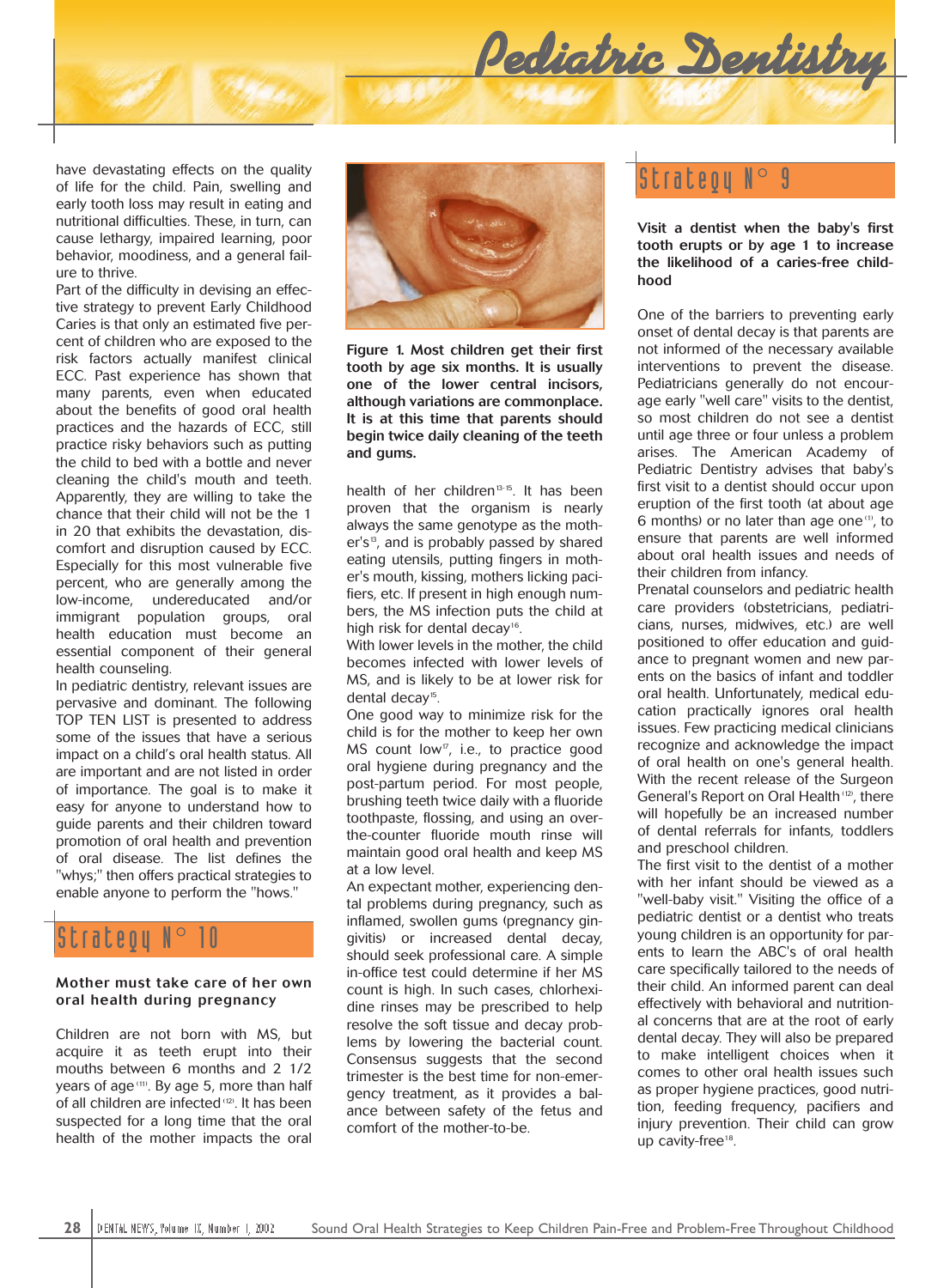#### **Breast and bottle-feeding must be accompanied by sound oral hygiene interventions**

Breastfeeding is preferable to bottlefeeding because it provides both developmental and immunological advantages for the child. However, breastfeeding on demand throughout the night can trigger the onset of early dental decay in the same manner as bottlefeeding.

Ideally, feeding patterns should be planned and be on some sort of schedule. In particular, nocturnal feeding increases the risk of dental decay, as little saliva is produced during sleep<sup>19</sup>. The oral bacteria can be extremely active during this time. Nutrients remain in the mouth longer and demineralization of enamel continues uninterrupted. Even during the day, continuous long-term exposure of dental enamel to acid, resulting from frequent snacking and eating results in demineralization, cavi-

 $\texttt{String}\ \mathbb{R}^{\odot} \ \mathbb{R}^{\odot} \ \mathbb{R}^{\odot}$  and eventual destruction of the  $\texttt{String}\ \mathbb{R}^{\odot} \ \mathbb{R}^{\odot}$  and eventual destruction of the  $\texttt{String}\ \mathbb{R}^{\odot} \ \mathbb{R}^{\odot}$ tation and eventual destruction of the throughout the day and night reduce bacterial activity and lower acid levels, encouraging more efficient oral clearance by the saliva and a shift of the oral equilibrium to remineralization of the tooth enamel<sup>16</sup>. If a child is using a nursing bottle, s/he should be weaned from the bottle by age one<sup>21</sup>.

> An important intervention in very young children is to simply keep their teeth clean to counteract acid attack and eventual cavity formation. Without the plaque matrix to which to adhere, the harmful bacteria do not colonize and will not harm the teeth. Caretakers should use a piece of moistened gauze or a soft washcloth as often as possible, preferably after each exposure to food, to wipe off plaque and debris from the teeth. A tiny amount of fluoridated toothpaste may be introduced after 6 months of age, but applied no more than once a day. Older children, age 2 and up, should use a soft toothbrush and a pea-size portion of fluoridated toothpaste at least twice a day (supervised, of course).



**Figure 2. Young children and parents should visit a dentist by age one to learn age-appropriate oral health information and behaviors that will enhance the likelihood of optimal oral health in the developmental years.**

*Pediatric Dentistry*

#### **Use cold/pressure for teething; avoid commercial preparations**

Teething can be difficult even for the heartiest of babies. All indications are that the pain and discomfort associated with initial tooth eruption can be quite severe. Teething symptoms usually manifest as irritability, loss of appetite, fretful/intermittent sleep, drooling, finger/fist biting or sucking, and spontaneous episodes of crying<sup>22</sup>. Fever and diarrhea, commonly associated with teething, are more likely attributable to an opportunistic infection due to lowered resistance during periods of active eruption of teeth. The stress and strain on the entire family from an infant experiencing severe teething should not be underestimated.

The topical application of cold to the affected area is the most effective remedy for teething<sup>22</sup>. Accompanied by biting on a hard object, this is the best way to help the infant through difficult spells. Commercial teething rings, filled with sterile water, offer an effective and safe way to bring cold to the area causing discomfort. Just as effective, and less expensive, are refrigerated washcloths. They are large and coarse in texture, both desirable characteristics that get the job done safely and well. In both cases, a few spares should be kept ready, cold and clean, so that applications continue uninterrupted by rotating them.

Most commercial preparations are ineffective, as they are short-acting topical anesthetics. They also tend to mix with saliva and spread over the entire mouth, decreasing their effectiveness and tolerance by the child. Definitely avoid "traditional" or "folk" remedies such as rubbing whiskey or paregoric on the gums; no doubt we'd all agree that alcohol and narcotics are not appropriate by today's standards.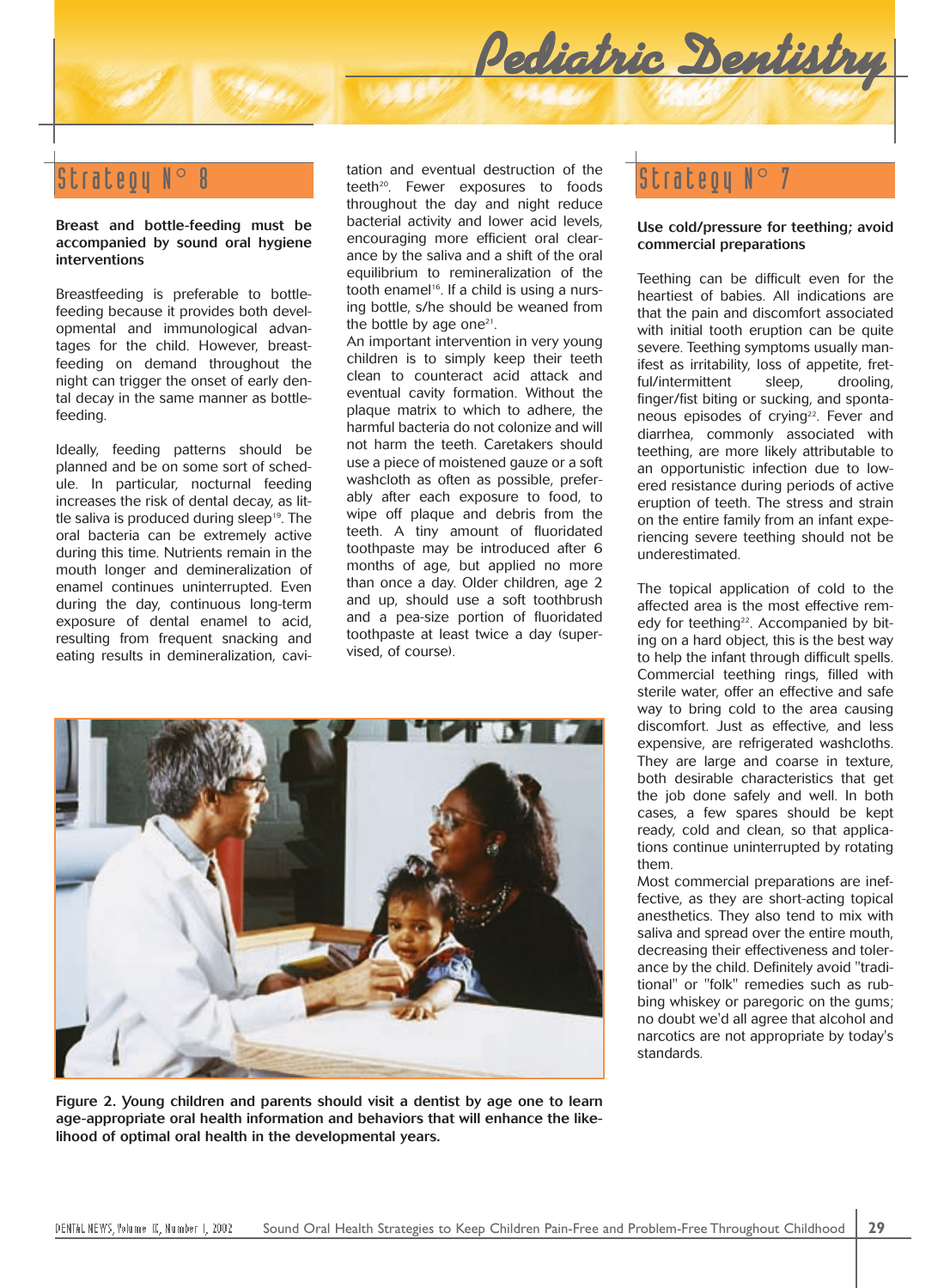

# Strategy N°

#### **When frequency of eating decreases, oral clearance increases, discouraging MS activity**

It used to be that oral health guidance from your dentist consisted of "don't eat sweets and brush twice a day," but it is somewhat more complicated on the "sweets issue." While sugar and carbohydrates are metabolized by MS, the thinking these days is that it is not so much what you eat that matters regarding the formation of cavities, but rather how often you eat<sup>16</sup>.

Reduction in the frequency of eating, in the form of regular meals and a few snacks per day, provides the healthiest nutrition and a reduced likelihood of enamel demineralization. Lowering the nutrient supply for MS and a subsequent acid reduction is achieved by minimizing the number of food exposures each day. Saliva can then clear residual foodstuffs from the mouth efficiently, increasing the likelihood that cavities will not develop.

Brushing (or gauzing) a child's teeth at least twice a day is still the ideal. This interrupts plaque formation and minimizes sites where MS can colonize. Use of a fluoride toothpaste helps maintain a "constant low level" of fluoride in the saliva necessary to keep the mineral equilibrium in favor of remineralization of the tooth surface<sup>23</sup>.

# Strategy  $\mathbb{N}^\circ$

**To ensure a cavity-free childhood, it is essential to receive the proper amount of fluoride** 

Without a doubt, adequate fluoride ingestion is the single most important factor in the striking 65% reduction of dental decay that has occurred in the U.S. over the past 50 years. The widespread availability of fluoride through drinking water and fluoridated toothpaste has greatly enhanced the opportunity for most children to remain cavityfree during their childhood years  $(24)$ .



**Figure 3. The knee-to-knee position for examining and cleaning the teeth of children. Notice that one adult mildly restrains arm and leg movement of the child, while the other has good access to the mouth, a direct view into the oral cavity and control of head movements.**

We now believe that maintaining a constant low level of fluoride in the saliva is the most effective way to prevent the onset of dental caries<sup>23</sup>. Adequate levels of fluoride in the oral environment seem to promote mineralization of dental enamel; lack of it makes enamel more susceptible to demineralization. Optimal levels are best achieved by brushing the teeth at least twice a day with a fluoridated toothpaste, drinking fluoridated water (or drinks made with fluoridated water), and receiving professionally applied applications of fluoride. Topical fluoride use should begin the same time tooth cleaning begins - with the eruption of the first tooth. A tiny amount of fluoridated toothpaste may be applied with gauze or a soft washcloth. The use of a toothbrush and a pea-size portion of fluoridated toothpaste should be introduced at 18 months to two years of age and should continue at least twice a day throughout childhood and become a part of the child's daily routine.



### **Thumbsucking and pacifiers should not be discouraged for young children**

Many parents are fearful that oral habits are harmful to their children. In fact, during infancy, children learn much about the taste, texture and shape of objects by putting things in their mouths. Little or no harm is done by sucking on fingers or pacifiers<sup>25</sup>. As with most habits, extreme cases may result in problems such as a malocclusion, open bite, palatal constriction or protruding front teeth. However, experts agree that important emotional needs are satisfied by these habits; sucking helps children feel safe and secure.

Children are born with a need to suck, which diminishes at different rates with different children. If a child sucks his/her thumb or finger, or uses a pacifier, do not be overly concerned about lasting effects - most children give the habit up themselves by age 426. Intervention should not even be considered until the permanent teeth begin to erupt, generally about age  $6^{27}$ .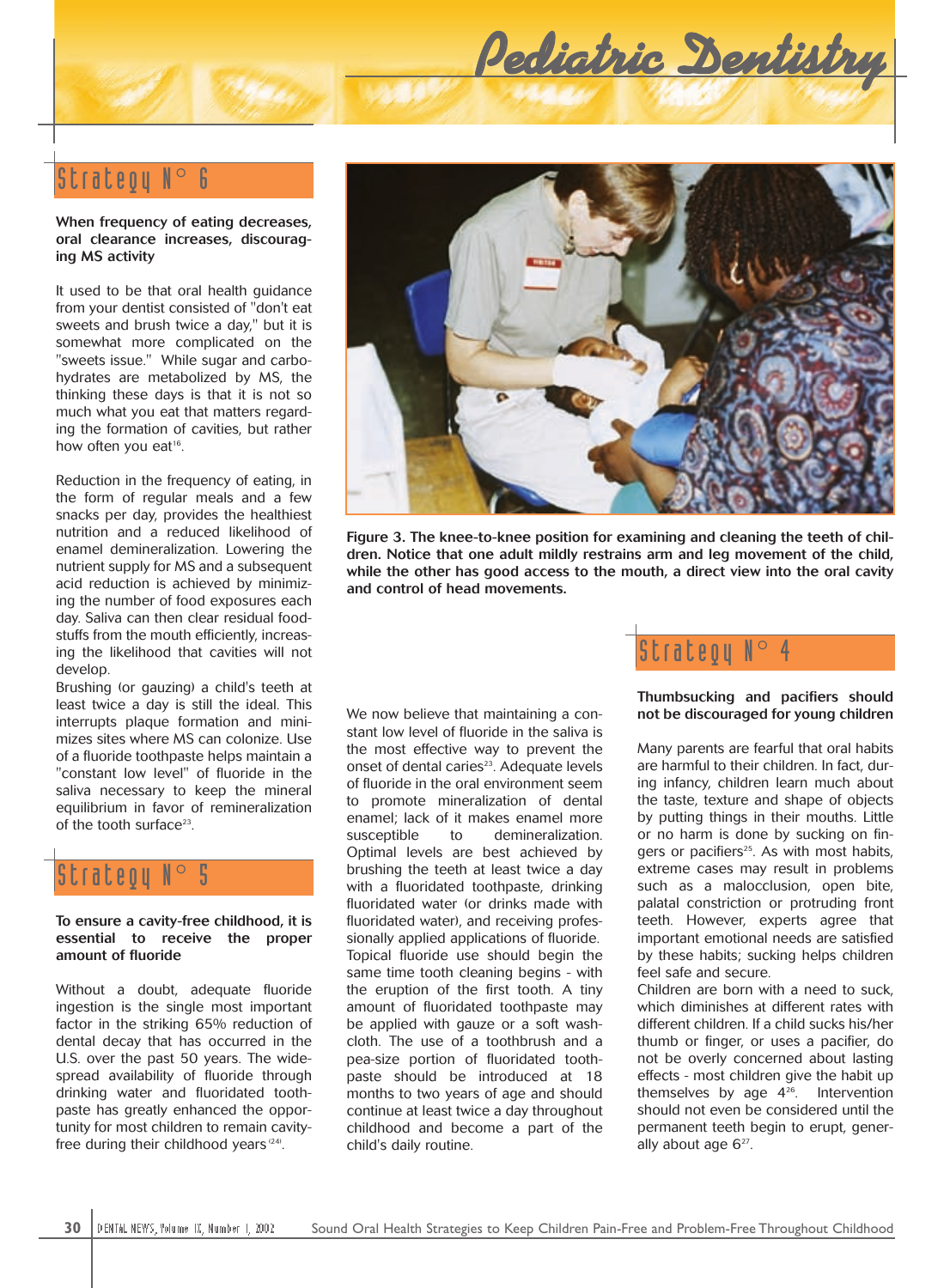

**Use fluoridated tap water to prepare formula, juices or cereals for infants and toddlers**

In an area where the water supply is fluoridated, take advantage of the benefits afforded by utilizing it whenever possible. Using local, fluoridated water to prepare foods and drinks is a great way to keep fluoride available in small doses over extended periods of time, and reduce the chances that teeth will decay. It is important to carefully consider all dietary and environmental sources of fluoride in determining how to achieve an optimum level for the child<sup>30</sup>. Low, constant delivery of fluoride into the body is the most effective and safest way to keep tooth enamel resistant to demineralization and decay.

In a non-fluoridated area, or when bottled water is used, consider the use of supplemental fluoride for children. Taken systemically, ingested fluoride contributes to one's overall fluoride profile and adds to the topical effect<sup>23</sup>. A dentist can assess how much fluoride your child is actually receiving, and can make recommendations to optimize the protective dose without risk of fluorosis - the result of excessive fluoride intake.

## Strateou

**Encourage the use of mouthguards when children are older and involved in physical activities and contact sports**

Injury prevention awareness begins at birth and requires a safe environment and the use of protective gear. From the time that children begin to crawl and learn to walk, there is an increased risk that they will fall and injure their teeth. Serious oral and dental injuries include fracture, displacement and avulsion of teeth, as well as fractures and displacement of bones or joints of the head and neck. During infancy and toddlerhood, there is little protection to be offered other than the watchful eye of the caretaker. For the parent, there is a delicate balance between protecting the young child from injury and providing enough freedom to venture away and explore their environment.

For older children, however, protective mouthguards offer a high level of injury prevention for children involved in active play, contact activities or organized sports. There is a remarkable reduction in the number and severity of injuries to children wearing protective mouthguards. Children have been reluctant in the past to utilize such devices, but as more and more professional athletes use and endorse mouthguards, acceptance has become more widespread. Children four years old and older can successfully wear them. Protective mouthguards can be purchased in most sporting goods stores, but custom-fitted mouthguards are the most effective. A dentist must individually fabricate these. Although more costly, they offer the greatest degree of safety and compliance, and reduce the severity of injuries when they occur.

# and the  $N^{\circ}$  1 Strategy

**Strategy to keep children pain-free and problem-free - Cleaning of the mouth and teeth should begin at birth**

Plaque does not form in the oral cavity until teeth are present<sup>28,29</sup>, but experts suggest that cleaning the mouth should begin immediately after the baby is born. Some feel that teething difficulties can be either eliminated or reduced in severity by massaging the gumpads beginning at birth, before the eruption of teeth. Certainly, if for no other reason, it makes good sense to get the child into the routine of regular cleaning, and to get used to the fact that this is something essential to their well-being and for their entire life.

This is best accomplished with a newborn or toddler by using the knee-toknee position (see inset). Two adults sit opposite each other, knees touching. The child is placed with the head in the lap of one, the feet in the lap of the other. While one gently holds the arms



*Pediatric Dentistry*

**Fig. 4. Early Childhood Caries (ECC) a. Demineralization and loss of structure are early signs of a high-risk environment for dental decay.**



**b. Cavitation at the proximal and cervical areas are indicators of moderate ECC and of a progressive and virulent type of caries.**



**c. Advanced stages of ECC are characterized by substantial loss of hard tooth structure and the presence of acute and/or chronic infection.**

and legs of the child to restrict movement, the other cradles the head, looks directly down into the mouth, and cleans the baby's oral cavity effortlessly and efficiently.

Once teeth are present, plaque can accumulate on the enamel surfaces. It can act as a matrix for colonization of MS, which is necessary for the development of cavities. By using a moist piece of gauze to clean either the gumpads or